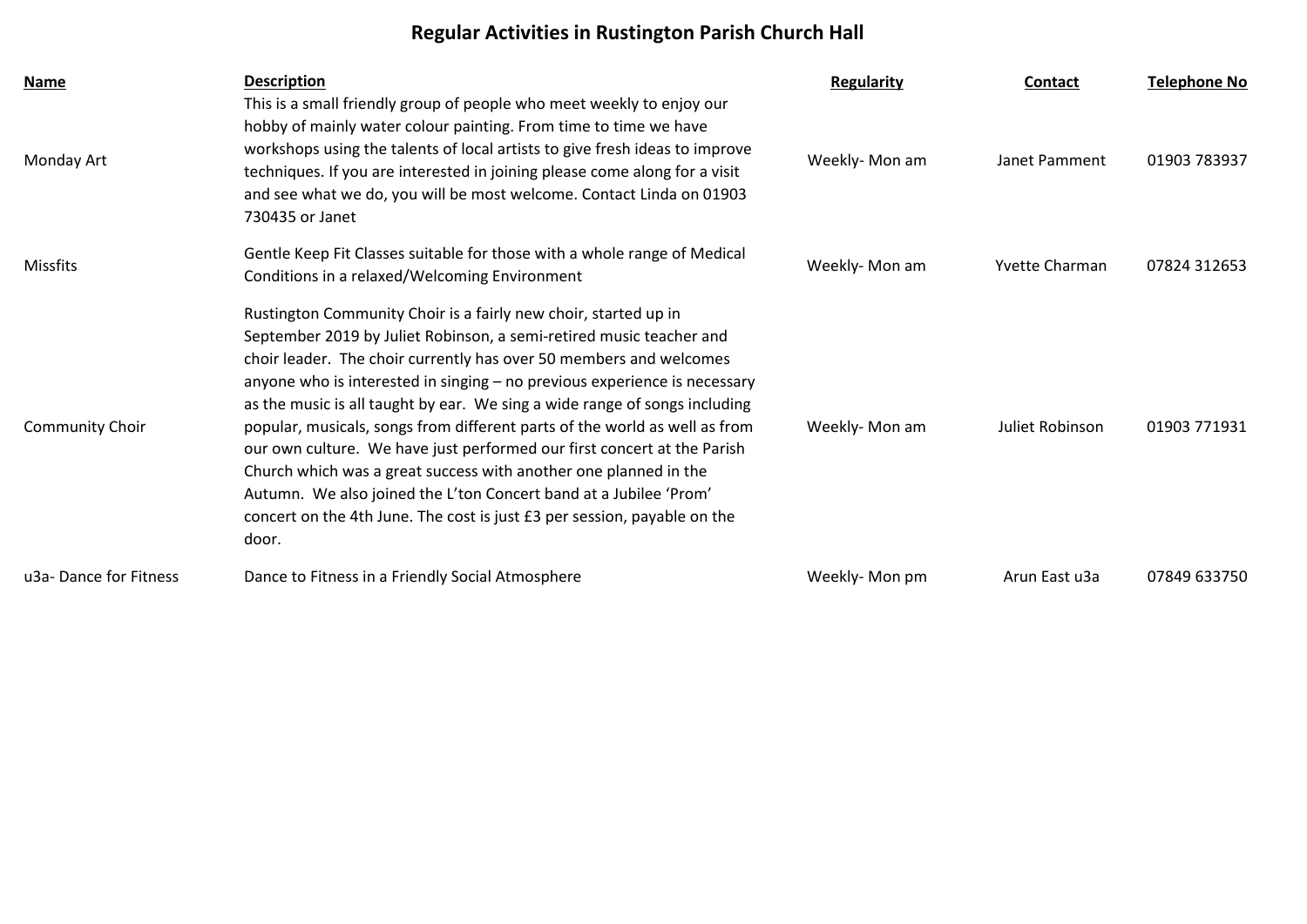| u3a- Science & Technology    | Presentations on all aspects/developments in science and technology<br>generally by U3A Members and occasionally a guest speaker with<br>specialist knowledge. Talks are a mixture based on a mixture of direct<br>experience and others detailed research into topics that are of particular<br>interest. Topics are wide ranging and have included Quantum Mechanics<br>and Relativity to "Badgers and TB" and "Parasitic Worms in Horses".<br>Common themes include medicine, cosmology, geology, archaeology and<br>computing. We have followed the engineering and politics of fracking and<br>explored the complexities of DNA. We have shared the excitement of<br>building the biggest oil-rig in the North Sea and got to know the secrets of<br>what lies within the nucleus of the atom, including the Higgs Boson. Plans<br>for the near future include Battery Technology, Exoplanets, Historic<br>Changes in Sea-level, Bose-Einstein Condensate and Building Websites. | Monthly- 3rd Mon pm | Arun East u3a                      | 07849 633750                 |
|------------------------------|---------------------------------------------------------------------------------------------------------------------------------------------------------------------------------------------------------------------------------------------------------------------------------------------------------------------------------------------------------------------------------------------------------------------------------------------------------------------------------------------------------------------------------------------------------------------------------------------------------------------------------------------------------------------------------------------------------------------------------------------------------------------------------------------------------------------------------------------------------------------------------------------------------------------------------------------------------------------------------------|---------------------|------------------------------------|------------------------------|
| Rusti Belles WI - Stiched Up | This is the craft group for members Rusti Belles WI. A group of ladies<br>meet to knit and crochet for charity eg shawls for care home residents,<br>warm clothes for the homeless, but also for the chance to chat over a cup<br>of tea                                                                                                                                                                                                                                                                                                                                                                                                                                                                                                                                                                                                                                                                                                                                              | Monthly-2nd Mon pm  | Sue Midgley                        | 01903 772535                 |
| <b>Dance Beat Studios</b>    | Learn to dance by a teacher qualified to teach "The Imperial Society of<br>Teachers of Dancing" Syllabi.<br>3.45pm to 4.15pm - Dance Beat tots . A great fun class with Ballet and<br>Tap for 3 to 5 Years<br>4.20pm to 5.05pm- Primary Modern and Tap for 5 Years Upward<br>5.10pm to 6pm- Grade 2 Tap for 8 years And up<br>6pm to 6.45pm- Grade 2 Modern for 8 Years up                                                                                                                                                                                                                                                                                                                                                                                                                                                                                                                                                                                                            | Weekly-Mon pm       | Sally Parkinson                    | 07977 344373                 |
| <b>Inspirations Choir</b>    | We welcome adults of all ages who share a love of singing and socialising,<br>and are keen to experience the many benefits that group singing<br>provides. We cover music from a variety of genres and there is no<br>audition to join. We'd love to welcome you into our group!                                                                                                                                                                                                                                                                                                                                                                                                                                                                                                                                                                                                                                                                                                      | Weekly- Mon Even    | Lucy Goldberg<br>Charlotte Simpson | 07906 902810<br>01903 725451 |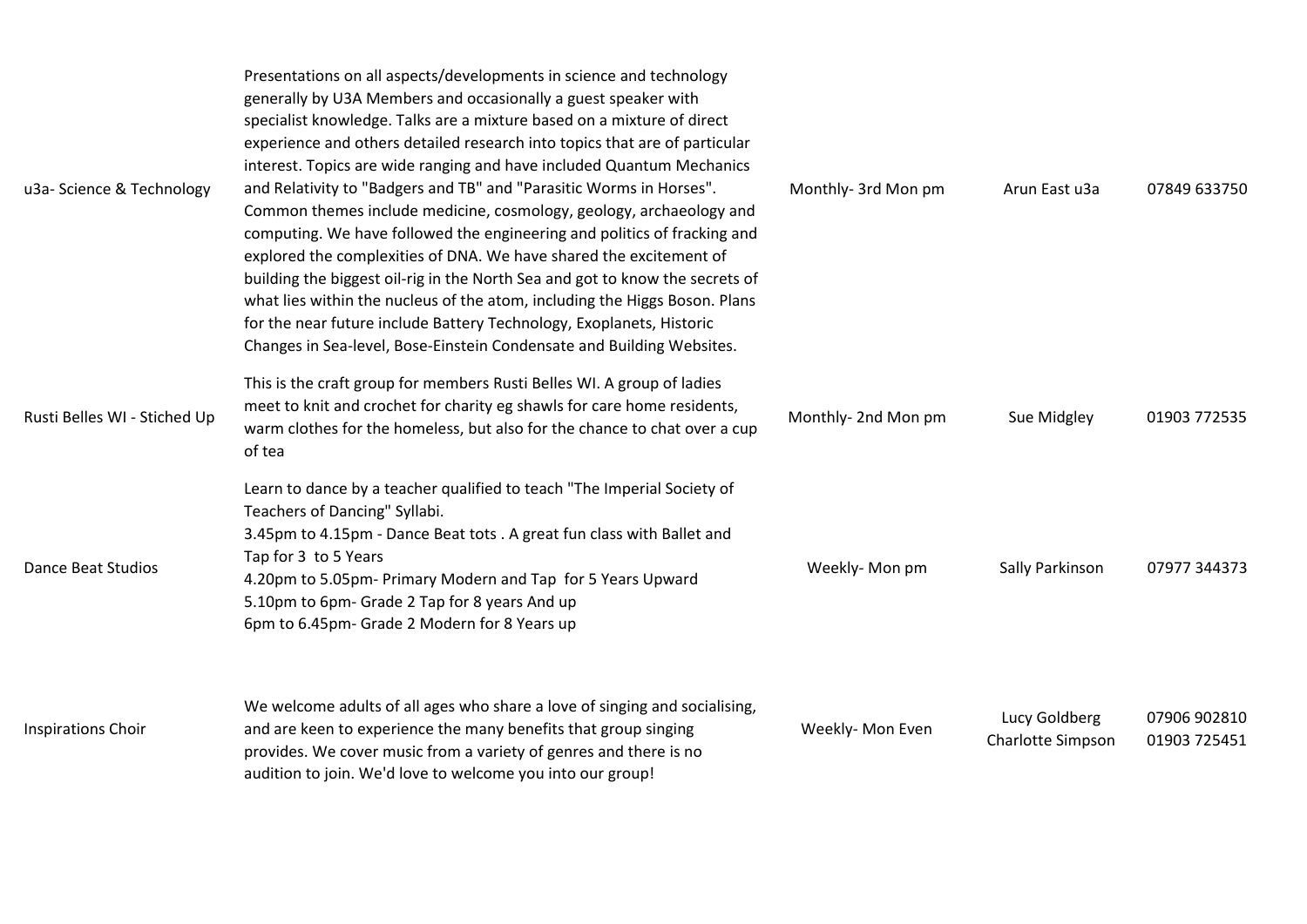| AA Tuesday                 | If you seem to be having trouble with your drinking, or if your drinking<br>has reached the point of where it worries you, you may be interested to<br>know something about Alcoholics Anonymous by coming to an AA<br>meeting. You would be welcome to attend any AA meeting and find out<br>about how it works. Meetings provide an opportunity for members to<br>relate their experiences with one another on problems related to<br>drinking patterns and attempts to achieve stable sobriety. They also<br>permit detailed discussion of various elements in the recovery<br>programme of AA and the AA programme of recovery from<br>alcoholism. Just turn up. There is no need to register beforehand. If you<br>have any questions you can ring the local AA Helpline on 01273203343<br>to find out more. You will speak with an alcoholic in recovery. You will be<br>very welcome to join us at an AA Rustington Meeting. | Weekly-10.00 Tue am    | AA Help Line             | 01273 203343 |
|----------------------------|-------------------------------------------------------------------------------------------------------------------------------------------------------------------------------------------------------------------------------------------------------------------------------------------------------------------------------------------------------------------------------------------------------------------------------------------------------------------------------------------------------------------------------------------------------------------------------------------------------------------------------------------------------------------------------------------------------------------------------------------------------------------------------------------------------------------------------------------------------------------------------------------------------------------------------------|------------------------|--------------------------|--------------|
| Noah's Ark                 | Drop-in for pre-schoolers (birth - under 5's) and their carers. Join us for<br>play, crafts and songs. You're welcome to bring your lunch and can come<br>along any time during the session. Each session £1 per family. No booking<br>required.                                                                                                                                                                                                                                                                                                                                                                                                                                                                                                                                                                                                                                                                                    | Weekly-Tue pm          | Zoe Mills                | 07484 685568 |
| <b>Bolders</b>             | A youth group for age 10+, learning how to live boldly and bravely<br>together in the world. Exploring through drama, art, discussions and<br>games, faith, how we can be agents of kindness and creativity towards<br>one another and those around us.                                                                                                                                                                                                                                                                                                                                                                                                                                                                                                                                                                                                                                                                             | Weekly-Tue pm          | Laura Darrall            | 07487 392009 |
| Pantry                     | If you are struggling to get by, join others in topping up your food<br>cupboards. No registration required.                                                                                                                                                                                                                                                                                                                                                                                                                                                                                                                                                                                                                                                                                                                                                                                                                        | Weekly- am/pm variable | <b>Charlie Sims</b>      | 07958 271925 |
| u3a Painting for Pleasure  | Art Group open to all, beginners & improvers. Support offered/given as<br>requested                                                                                                                                                                                                                                                                                                                                                                                                                                                                                                                                                                                                                                                                                                                                                                                                                                                 | 1st/3rd Wed am         | Arun East u3a            | 07849 633750 |
| <b>Coffee Morning</b>      | Drop in for a chat and Refreshments. Everyone Welcome.                                                                                                                                                                                                                                                                                                                                                                                                                                                                                                                                                                                                                                                                                                                                                                                                                                                                              | Weekly - Wed am        | <b>Christine Roberts</b> | 01903 786572 |
| u3a Friendly Bridge        | Friendly Games of Bridge - No Partners required                                                                                                                                                                                                                                                                                                                                                                                                                                                                                                                                                                                                                                                                                                                                                                                                                                                                                     | Weekly - pm            | Arun East u3a            | 07849 633750 |
| <b>Family Support Work</b> | Family Support Work Childrens Charity runs monthly After school Club<br>first Wednesday of month in term time 3.30-5.30pm open to children<br>infant junior ages. Sessions include craft Activities storytime hot food<br>included, also run events in holidays including Sensory sessions for SEN<br>children. Please contact Becca Carter Mobile 07747481360 or email<br>rebecca@familysupportwork.org.uk                                                                                                                                                                                                                                                                                                                                                                                                                                                                                                                         | Monthly -1st Wed pm    | Rebecca Carter           | 07747 481360 |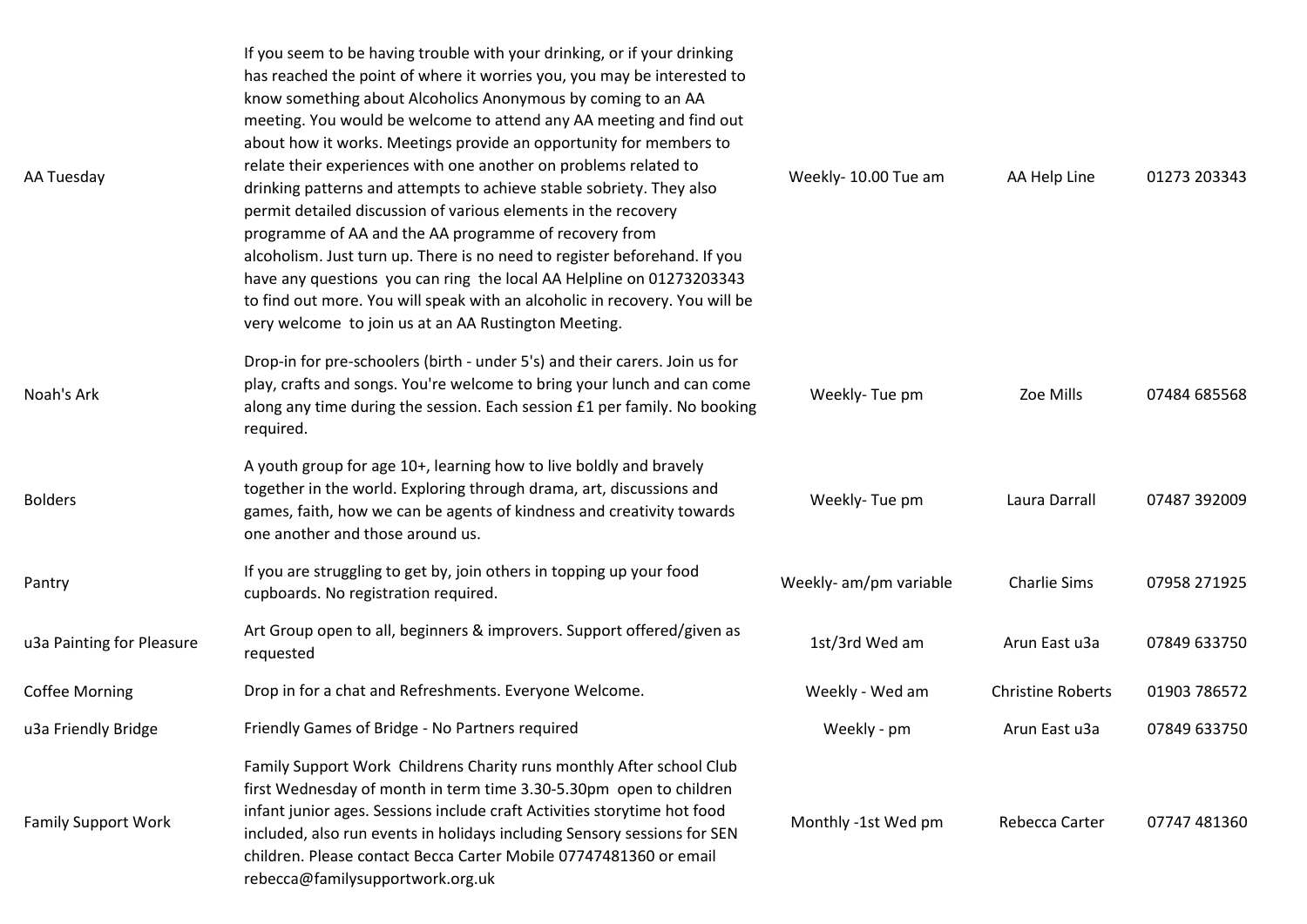| Littlehampton Quilters | Friendly Group who like to sew Patchwork articles                                                                                                                                                                                                                                                                                                                                                                                                                                                                                                                                                                                                                                                                                                                                                                                                                                                                                                                         | 3/4 per Month - Wed pm | Joyce Wilson         | 01903 785305 |
|------------------------|---------------------------------------------------------------------------------------------------------------------------------------------------------------------------------------------------------------------------------------------------------------------------------------------------------------------------------------------------------------------------------------------------------------------------------------------------------------------------------------------------------------------------------------------------------------------------------------------------------------------------------------------------------------------------------------------------------------------------------------------------------------------------------------------------------------------------------------------------------------------------------------------------------------------------------------------------------------------------|------------------------|----------------------|--------------|
| Men's Fellowship       | This is a Mens Fellowship club; although we are a Christian Society the<br>emphasis is on social discussion and friendship. All faiths, concerns, cares<br>or humanity are very welcome.                                                                                                                                                                                                                                                                                                                                                                                                                                                                                                                                                                                                                                                                                                                                                                                  | Monthly- 1st Wed Even  | <b>Bill Dodd</b>     | 01903 752379 |
| <b>WAFFLE</b>          | We aim to demonstrate the love of God to women of all ages in<br>Rustington and surrounding areas in a fun, inclusive and life enhancing<br>way. We meet on a regular basis i.e. the second Wednesday of the month<br>at 7.30 pm (finishing about 9 pm) in the Church Hall unless otherwise<br>stated. Usually a speaker has been organised and we also enjoy an outing<br>or two during the year.                                                                                                                                                                                                                                                                                                                                                                                                                                                                                                                                                                        | Monthly- 2nd Wed Even  | Ann Mathias          | 01903 859191 |
| Rusti Belles WI        | We are Rustington's evening WI. We meet in the hall once a month to<br>listen to speakers or take part in different activities. We have a walking<br>group, walking netball and craft group, and arrange beach cleans from<br>time to time. We take an interest in national campaigns such as looking<br>after the environment, becoming more health aware and other issues<br>relating to women's place in the world. It's not all Jam and Jerusalem. All<br>women are invited to visit with a view to becoming part of this<br>organisation. Come along and try us out.                                                                                                                                                                                                                                                                                                                                                                                                 | Monthly- 4th Wed Even  | Sue Midgley          | 01903 772535 |
| <b>Baby Ballet</b>     | babyballet <sup>®</sup> Bognor Regis and Rustington is a fun, award-winning pre-<br>school dance concept for girls and boys from 6 months to 6 years.<br>babyballet <sup>®</sup> dance classes allow babies, toddlers and young children to<br>enjoy the physical and social benefits of ballet, song and dance in a safe,<br>caring, positive and informal environment. With a real focus on learning<br>through play, the unique babyballet <sup>®</sup> syllabus offers four key stages of<br>ballet and tap classes where every child can build their confidence and<br>social skills, whilst developing their basic ballet technique, coordination,<br>musicality, balance, posture and rhythm.babyballet®'s fully qualified,<br>friendly and engaging dance teachers are joined in class by the<br>babyballet <sup>®</sup> bears, Twinkle & Teddy, who help to encourage all the little<br>stars to interact and share as they learn to dance without any pressure. | Weekly-Thur am         | Jessica Crossthwaite | 07805 086149 |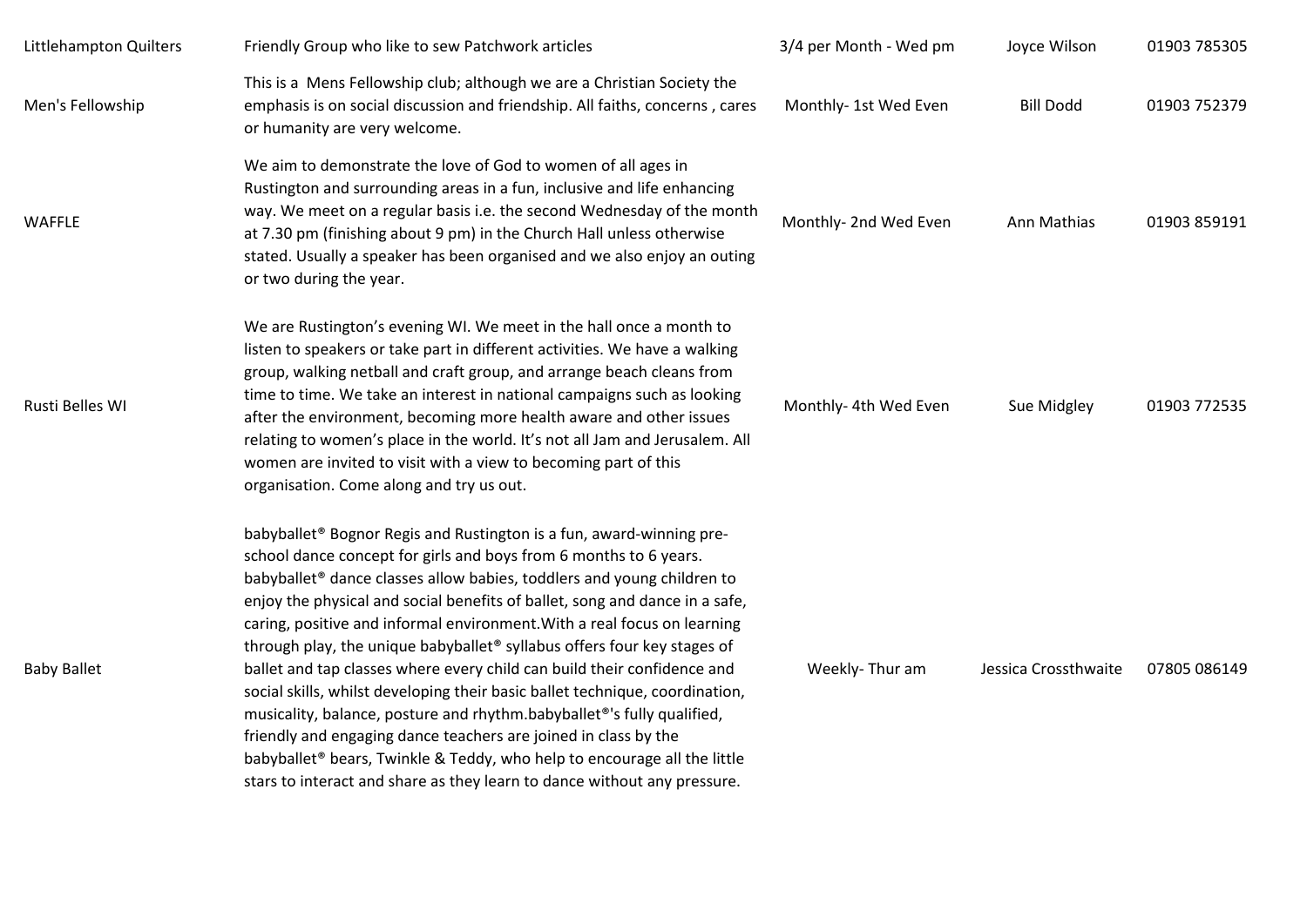| U3A Craft Group                                 | Open to members of Arun East u3a. An opportunity to learn a range of<br>different crafts. Members have varied levels of skill and our experienced<br>crafters are happy to help those who are new to the techniques. We have<br>covered crochet, tatting, braiding and other yarn crafts. And our<br>papercrafters have used different methods to create greetings cards,<br>boxes and other works of art! For more information about Arun East u3a<br>visit the website www.aruneastu3a.co.uk                                                                                                                                                                                                    | Monthly- 4th Thur am | Arun East u3a  | 07849 633750 |
|-------------------------------------------------|---------------------------------------------------------------------------------------------------------------------------------------------------------------------------------------------------------------------------------------------------------------------------------------------------------------------------------------------------------------------------------------------------------------------------------------------------------------------------------------------------------------------------------------------------------------------------------------------------------------------------------------------------------------------------------------------------|----------------------|----------------|--------------|
| u3a Armchair Travel                             | Presentations on exotic climes from all over the worldfrom U3A<br>members. We have had talks from every continent, including Antarctica<br>the wilds of Queensland without electricity or running water, where you<br>look out spiders and crocodiles on the beach. Also talks on the Oregon<br>trail to Seattle, sailing a four-masted sailing ship, backpacking through<br>Vietnam and Cambodia, safaries in Africa and cruised northwards from<br>Japan to Kamchatka. Future plans take us to New Zealand, India,<br>Provence, Norway and the Nile. Assistance provided, as required, with<br>preparing slide show and when first giving a formal talk. Very friendly and<br>supportive group. | Monthly- 3rd Thur am | Arun East u3a  | 07849 633750 |
| u3a Quiz Group                                  | General Fun Social Knowledge Quizes. New members welcome                                                                                                                                                                                                                                                                                                                                                                                                                                                                                                                                                                                                                                          | 2nd/4th Thur pm      | Arun East u3a  | 07849 633750 |
| <b>Cancer United Choir</b>                      | <b>OUTSINGCANCER</b> is a cancer-specific community choir who perform<br>popular songs. We are a unique choir whose lives have been affected by<br>cancer - under the leadership of Andre Da Silva, our amazing Musical<br>Director, we have taken bad news and we have turned it into a beautiful<br>melody. The OutSingCancer choir rehearse several times a week in<br>various locations and we are always open to recruiting new members.<br>The choir can also be booked for events including private performances,<br>weddings, birthday parties and funerals                                                                                                                               | Weekly- Thur Even    | Jan Sheward    | 01903 779880 |
| <b>Rustington Social Sequence</b><br>Dance Club | Great for dancers to learn and develop new Dances and Skills. Sequence<br>dancing in a friendly social environment                                                                                                                                                                                                                                                                                                                                                                                                                                                                                                                                                                                | Weekly - Thur pm     | Michael Jordan | 01903 709212 |
| Yoga with Liz                                   | Hatha Yoga with flowing sequences to improve strength, flexibility and<br>balance.                                                                                                                                                                                                                                                                                                                                                                                                                                                                                                                                                                                                                | Weekly- Fri am       | Liz Downes     | 07973 532733 |